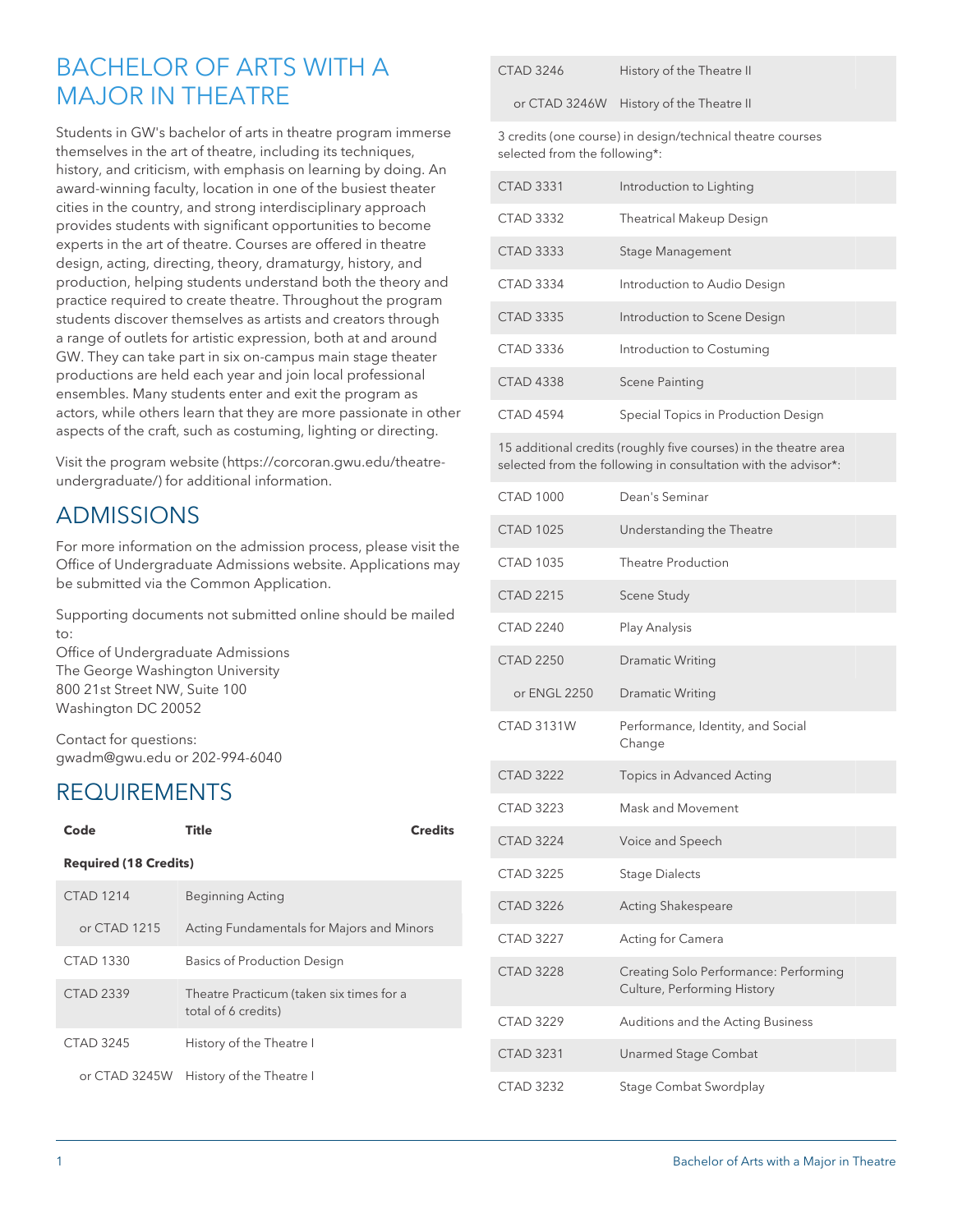| <b>CTAD 3240</b> | Introduction to Dramaturgy                                 |
|------------------|------------------------------------------------------------|
| or ENGL 3240     | Introduction to Dramaturgy                                 |
| <b>CTAD 3247</b> | <b>Musical Theatre History</b>                             |
| <b>CTAD 3248</b> | Theatre Historiography: Shakespeare<br>and Global Classics |
| <b>CTAD 3249</b> | Decolonizing Shakespeare through<br>Contemporary Theory    |
| <b>CTAD 3331</b> | Introduction to Lighting <sup>*</sup>                      |
| <b>CTAD 3332</b> | Theatrical Makeup Design <sup>*</sup>                      |
| CTAD 3333*       |                                                            |
| <b>CTAD 3334</b> | Introduction to Audio Design <sup>^</sup>                  |
| <b>CTAD 3335</b> | Introduction to Scene Design <sup>2</sup>                  |
| <b>CTAD 3336</b> | Introduction to Costuming <sup>*</sup>                     |
| <b>CTAD 4275</b> | Directing for the Theatre <sup>*</sup>                     |
| <b>CTAD 4338</b> | Scene Painting                                             |
| <b>CTAD 4592</b> | Special Topics in Theatre Studies                          |
| <b>CTAD 4593</b> | Special Topics in Theatre Performance                      |
| <b>CTAD 4594</b> | Special Topics in Production Design                        |
| <b>CTAD 4595</b> | <b>Selected Topics</b>                                     |
| or CTAD 4595W    | <b>Selected Topics</b>                                     |
| <b>CTAD 4596</b> | Independent Study                                          |
| <b>CTAD 4598</b> | Internship                                                 |
| <b>CTAD 4597</b> | Senior Project                                             |
| or CTAD 4599     | Honors Thesis                                              |

\*The same course cannot be used to satisfy both the design/ technical theatre course and theatre area course requirements.

# GENERAL EDUCATION

In addition to the [University General Education Requirement](http://bulletin.gwu.edu/university-regulations/general-education/#text) ([http://bulletin.gwu.edu/university-regulations/general](http://bulletin.gwu.edu/university-regulations/general-education/#text)[education/#text\)](http://bulletin.gwu.edu/university-regulations/general-education/#text), undergraduate students in Columbian College must complete a further, [College-specific](http://bulletin.gwu.edu/arts-sciences/gpac/) [general education curriculum—Perspective, Analysis,](http://bulletin.gwu.edu/arts-sciences/gpac/) [Communication, or G-PAC](http://bulletin.gwu.edu/arts-sciences/gpac/) [\(http://bulletin.gwu.edu/arts](http://bulletin.gwu.edu/arts-sciences/gpac/)[sciences/gpac/](http://bulletin.gwu.edu/arts-sciences/gpac/)). Together with the University General Education Requirement, G-PAC engages students in active intellectual inquiry across the liberal arts. Students achieve a set of learning outcomes that enhance their analytical skills, develop their communication competencies, and invite them to

participate as responsible citizens who are attentive to issues of culture, diversity, and privilege.

G-PAC approved courses, Dean's Seminars, and Sophomore Colloquia that may be available for registration are listed on the [CCAS Advising website \(https://advising.columbian.gwu.edu/](https://advising.columbian.gwu.edu/general-education-courses/) [general-education-courses/](https://advising.columbian.gwu.edu/general-education-courses/)).

Coursework for the University General Education Requirement is distributed as follows:

- Writing—one approved course in university writing and two approved writing in the disciplines (WID) courses.
- Humanities—one approved course in the humanities that involves critical or creative thinking skills.
- Mathematics or Statistics—one approved course in either mathematics or statistics.
- Natural or Physical Science—one approved laboratory course that employs the process of scientific inquiry.
- Social Sciences—two approved courses in the social sciences.

Coursework for the Columbian College general education curriculum is distributed as follows:

- Arts—one approved course in the arts that involves the study or creation of artwork based on an understanding or interpretation of artistic traditions or knowledge of art in a contemporary context.
- Global or Cross-Cultural Perspective—one approved course that analyzes the ways in which institutions, practices, and problems transcend national and regional boundaries.
- Humanities—one approved course in the humanities that involves critical thinking skills (in addition to the one course in this category required by the University General Education Requirement).
- Local or Civic Engagement—one approved course that develops the values, ethics, disciplines, and commitment to pursue responsible public action.
- Natural or Physical Science—one approved laboratory course that employs the process of scientific inquiry (in addition to the one course in this category required by the University General Education Requirement.
- Oral Communication—one course in oral communication.

Certain courses are approved to fulfill the requirement in more than one of these categories.

Courses taken in fulfillment of G-PAC also may be counted toward majors or minors. Transfer courses taken prior to, but not after, admission to George Washington University may count toward the University General Education Requirement and G-PAC, if those transfer courses are equivalent to GW courses that have been approved by the University and the College.